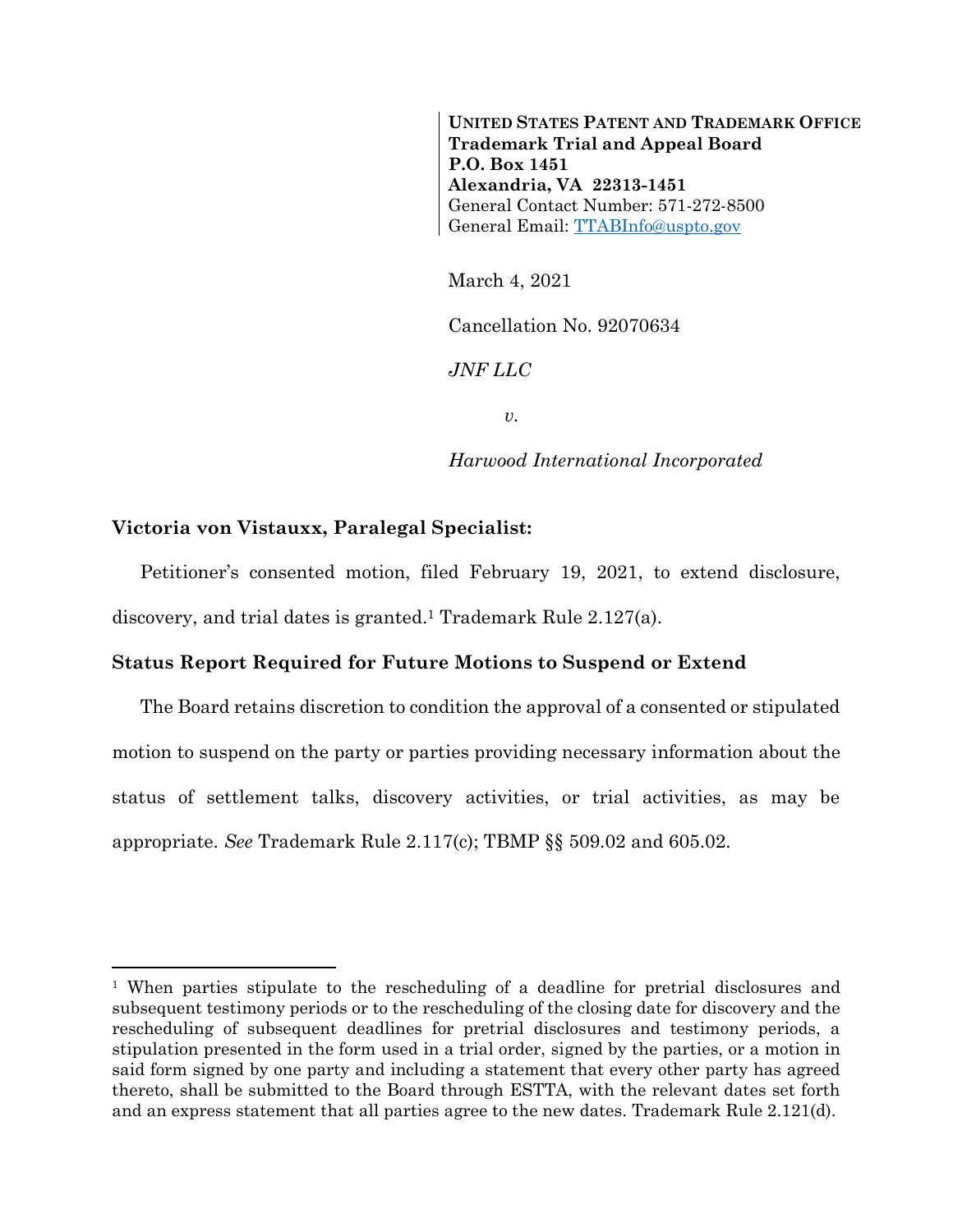Due to the number of extensions approved in this proceeding, the Board imposes a condition on the approval of all future motions to suspend or extend for settlement. Specifically, to establish good cause for all future motions to suspend or extend, the parties must include in the motion a status report on the parties' settlement efforts. While the rule does not require a great deal of specificity, the report must set forth, at minimum, the issues that have been resolved, the issues that remain to be resolved or that remain for trial, and a proposed timetable for resolution of the remaining issues. Appropriately designated confidential information or materials may be filed under seal pursuant to Trademark Rule 2.126(c). *See* TBMP § 605.02**. Absent the required status report, a motion to suspend or extend may be denied, even if consented to by the parties**. If the Board denies such a motion, dates may remain as previously set. *See* TBMP § 509.01(a).

Due to this requirement, **the parties may no longer use the ESTTA "Consent Motions" forms to submit motions to extend or suspend dates for settlement**. Rather, the parties must select the "Opposition, Cancellation or Concurrent Use (general filings)" option, the "Scheduling Motions" option, then the "Motion to Suspend for Settlement Discussions" form to which the parties may attach the motion they prepared. **The motion must set forth both the required status report and a proposed trial schedule.**

The requirement to use the general filings ESTTA form is limited to consent motions based on settlement discussions, and does not prohibit the use of ESTTA consent forms for other filings.

2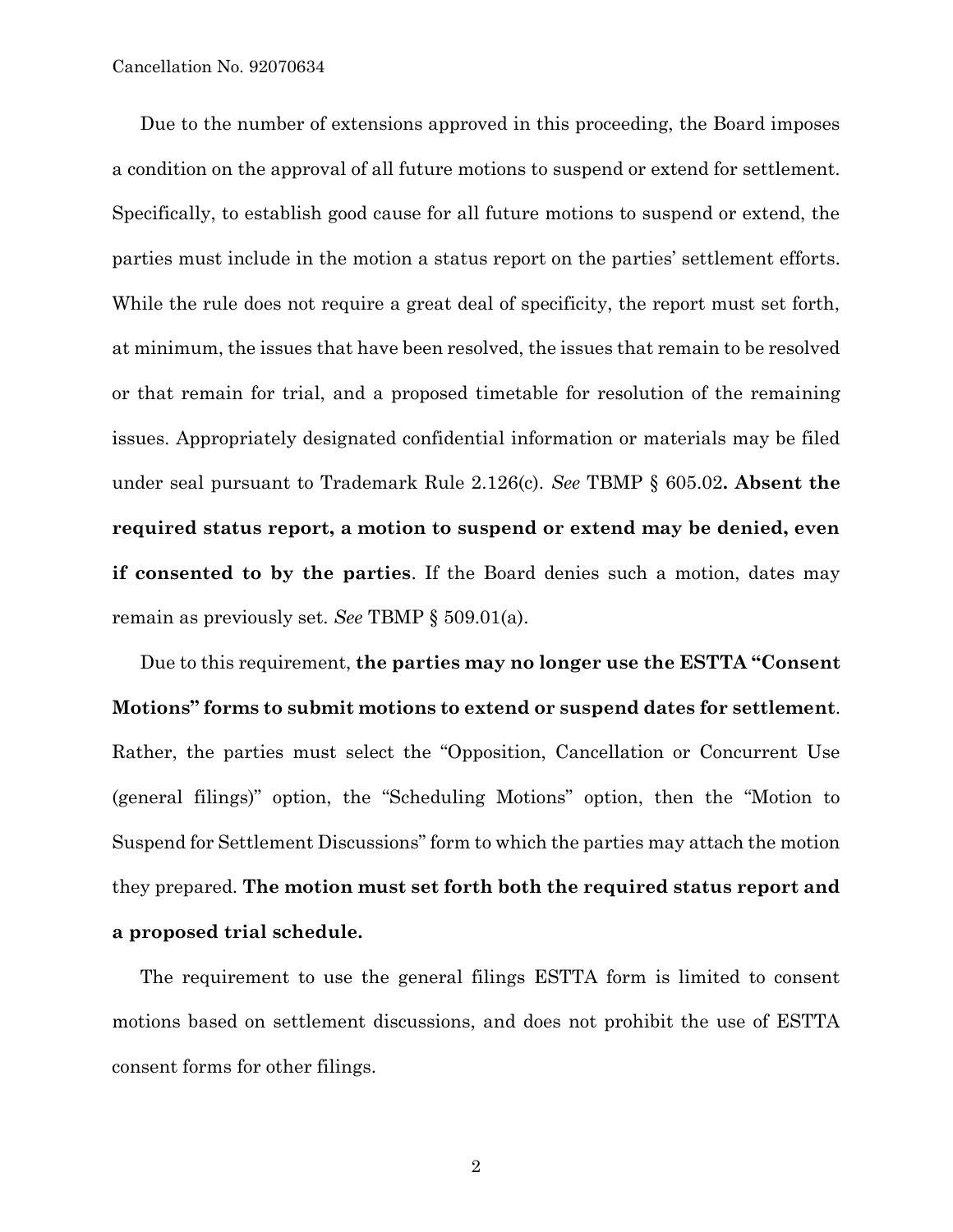Trial dates are reset in accordance with Petitioner's motion, as follows:

| 3/22/2021  |
|------------|
| 4/6/2021   |
| 5/21/2021  |
| 6/5/2021   |
| 7/5/2021   |
| 9/3/2021   |
| 10/3/2021  |
| 10/18/2021 |
| 10/28/2021 |
|            |

Generally, the Federal Rules of Evidence apply to Board trials. Trial testimony is taken and introduced out of the presence of the Board during the assigned testimony periods. The parties may stipulate to a wide variety of matters, and many requirements relevant to the trial phase of Board proceedings are set forth in Trademark Rules 2.121 through 2.125. These include pretrial disclosures, matters in evidence, the manner and timing of taking testimony, and the procedures for submitting and serving testimony and other evidence, including affidavits, declarations, deposition transcripts and stipulated evidence. Trial briefs shall be submitted in accordance with Trademark Rules 2.128(a) and (b). Oral argument at final hearing will be scheduled only upon the timely submission of a separate notice as allowed by Trademark Rule 2.129(a).

## **TIPS FOR FILING EVIDENCE, TESTIMONY, OR LARGE DOCUMENTS**

The Board requires each submission to meet the following criteria before it will be considered: 1) pages must be legible and easily read on a computer screen; 2) page orientation should be determined by its ease of viewing relevant text or evidence, for example, there should be no sideways or upside-down pages; 3) pages must appear in